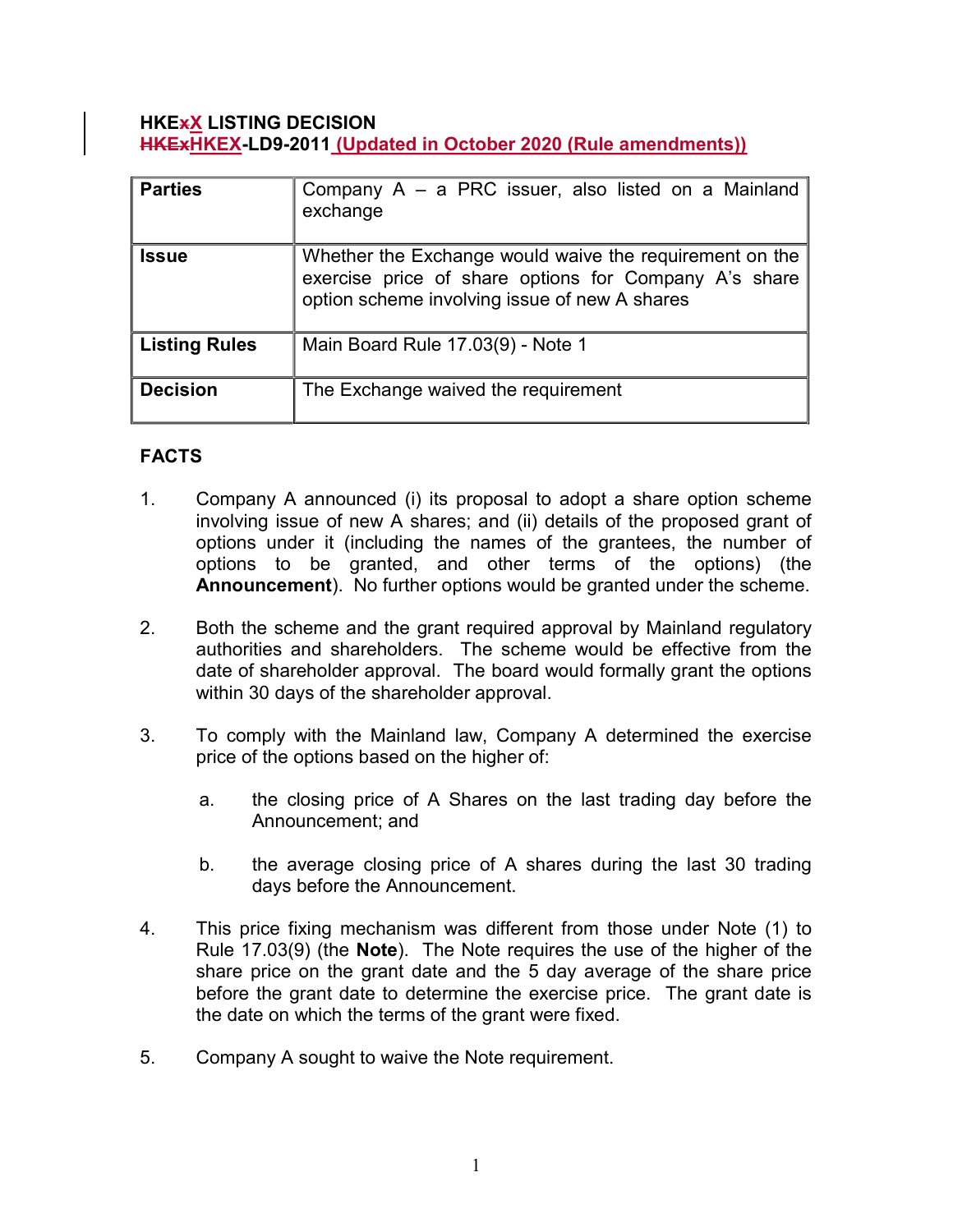## APPLICABLE LISTING RULES

6. Rule 17.03(9) states that the scheme document must include the following provisions and/or provisions as to the following (as the case may be):

…

- (9) the basis of determination of the exercise price;
	- Notes: (1) ... the exercise price must be at least the higher of: (i) the closing price of the securities as stated in the Exchange's daily quotations sheet on the date of grant, which must be a business day; and (ii) the average closing price of the securities as stated in the Exchange's daily quotations sheets for the five business days immediately preceding the date of grant. For the purpose of calculating the exercise price where an issuer has been listed for less than five business days, the new issue price shall be used as the closing price for any business day falling within the period before listing.

## ANALYSIS

- 7. The Exchange agreed to waive the Note requirement because:
	- a. The securities under the scheme were A shares. The scheme must comply with the Mainland law and obtain approvals by Mainland regulatory authorities.
	- b. The exercise price determined under paragraph 3 above reflected the market price of the A Shares at the time the terms of the grant were fixed. This was in line with the rationale of the Note.
	- c. The scheme was subject to shareholder approval.

### **CONCLUSION**

8. The Exchange considered it appropriate to waive the Note requirement.